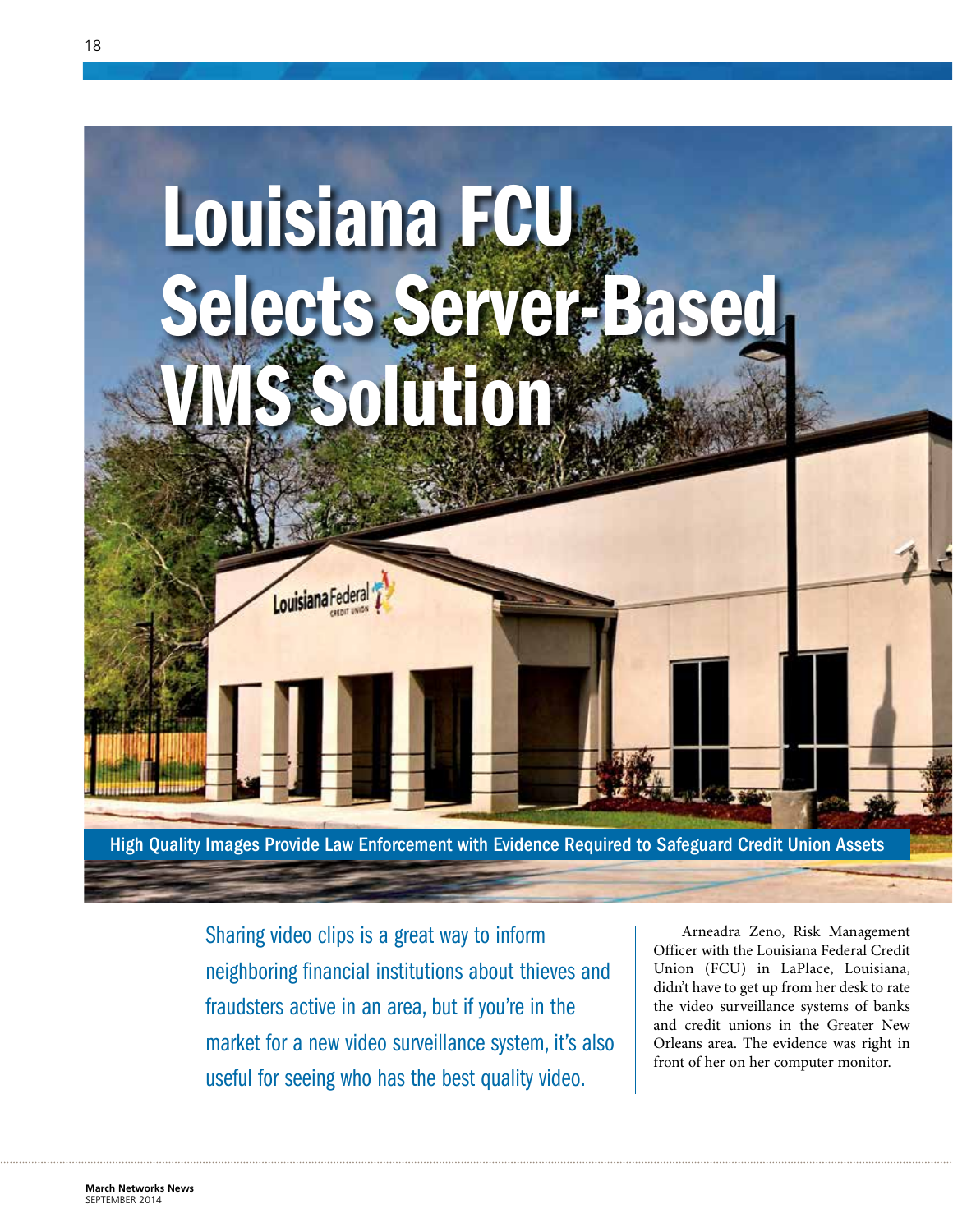## Louisiana FCU

Louisiana FCU ([www.louisianafcu.org\)](http://www.louisianafcu.org) was established in 1935 by employees of a Shell oil refinery in Norco, Louisiana. Based in LaPlace, 30 miles northwest of New Orleans, Louisiana Federal Credit Union serves 28,000 members from four branches in the communities of LaPlace, Norco, Hammond and Gramercy, Louisiana.



"I see a lot of robbery alert videos from financial institutions and one in particular caught my eye because the quality of the video was so sharp," said Zeno, who was looking to upgrade Louisiana FCU's aging system. "I called the director of security for the financial institution in question and they told me they had purchased a March Networks video surveillance system from NAVCO."

Louisiana FCU, which serves 28,000 members from four branches in LaPlace, Norco, Hammond and Gramercy, had been coping with an older, outdated proprietary system for several years.

"It was difficult extracting video and sharing it with law enforcement or anyone else because they needed special software to view it," said Zeno. "On top of that, we had very low-end analog "The ease of use and the much improved quality of the video are exactly what I was looking for."

> **— Arneadra Zeno** Risk Management Officer Louisiana Federal Credit Union

19

cameras and the quality of the video was horrible."

Zeno and IT director Anthony Landreneau sat down with NAVCO's Frank Favalora in New Orleans and were very impressed by the options that NAVCO and March Networks could offer.

"At the time, we weren't sure what we wanted," said Landreneau. "We just knew we wanted something better than what we had. The quality of the video from the IP cameras we were shown compared with the quality we were used to from our analog cameras was like night and day. We were also impressed with the ease of use and the ease of maintenance. There was really no reason to look at anything else."

Louisiana FCU chose a serverbased solution using March Networks Command Enterprise video management system (VMS) software.

"Appliance-based systems using networked video recorders are still the norm for many financial institutions, but that may be because they don't have the IT resources in the field necessary for managing server-based systems," said Landreneau. That wasn't a problem at the Louisiana Federal Credit Union. ▼

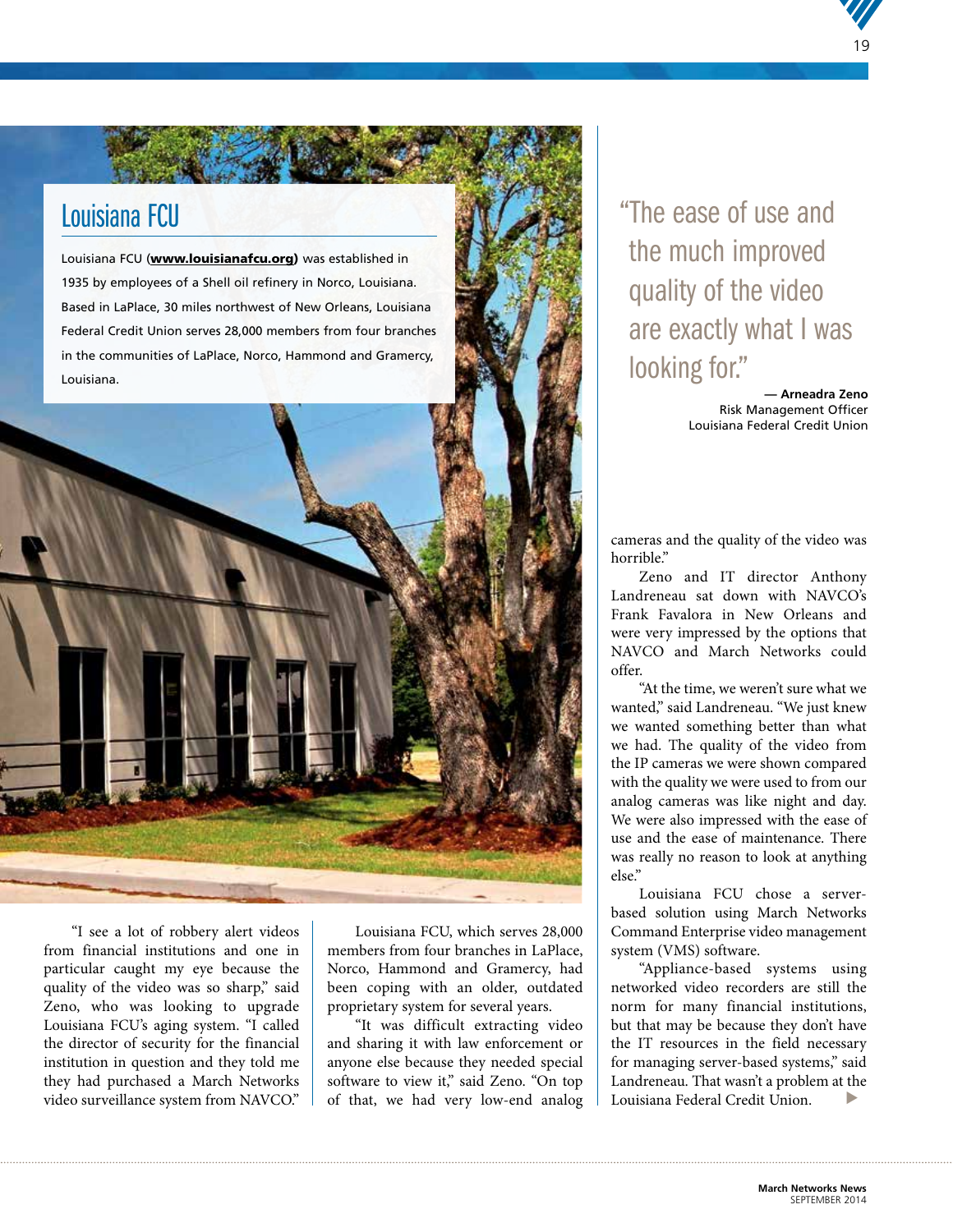

There are several advantages to a server-based system, according to Landreneau.

"There's a lot more flexibility from an IT perspective, as well as from a security perspective. We can buy a very inexpensive server off the shelf and grow the system exponentially with the latest equipment available."

Landreneau's team had the internal IT resources required for a server-based deployment.

"Like any server in production, they require a little more effort to maintain, but it's worth it," said Landreneau. "There are patches that have to be applied and there's the whole issue of cyber security because the last thing you want is to have a Windows server exposed to the Internet without proper patching and firewalling in place. That would be a show-stopper for a lot of organizations.

"When we were doing the research on the servers, we looked at things down to the level of IOPS (input/output operations per second), the rewrites of the hard drives and how to configure "There's a lot more flexibility from an IT perspective, as well as from a security perspective. We can buy a very inexpensive server off the shelf and grow the system exponentially with the latest equipment available."

> **— Anthony Landreneau** IT Director Louisiana Federal Credit Union

the hard drives for failover. We required a system that could have multiple hard drive failures and still continue to run. That's a job for a Microsoft certified professional or an experienced hardware person," said Landreneau.

Louisiana FCU has servers in each of its six locations — four branches, a mortgage center and a training facility. Several dozen IP cameras have been deployed along with a number of March Networks encoders for the credit union's remaining analog devices. The system also covers ATMs and drive-up services at all four branch locations.

Quality video is attained by the combination of top-of-the-line technology products installed by expertly-trained integration experts. As one of March Networks' leading reseller partners, NAVCO technicians undergo certification courses to guarantee that the systems are properly installed.

Dedicated storage servers are able to accommodate between 14 and 20 TB of video at each location.

Both Zeno and the credit union's operations manager are able to view live video from a selection of cameras, but the system is mainly used for reviewing video